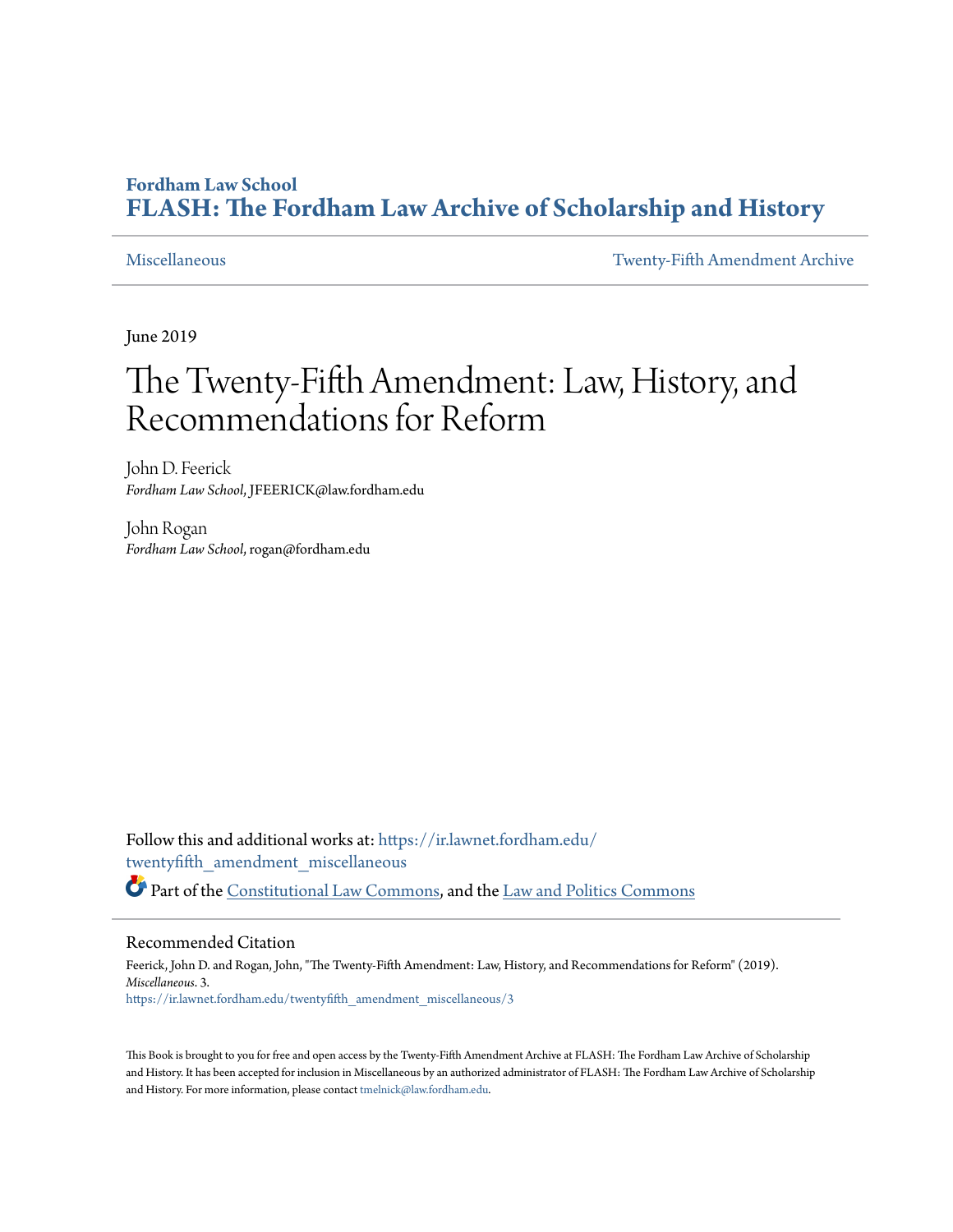# **The Twenty-Fifth Amendment: Law, History, and Recommendations for Reform By: John D. Feerick and John Rogan Fordham University School of Law**

# **Table of Contents**

# **I. Constitutional and Statutory Succession Provisions**

# **Article II, Section I, Clause 6**

In Case of the Removal of the President from Office, or of his Death, Resignation, or Inability to discharge the Powers and Duties of the said Office, the Same shall devolve on the Vice President, and the Congress may by Law provide for the Case of Removal, Death, Resignation or Inability, both of the President and Vice President, declaring what Officer shall then act as President, and such Officer shall act accordingly, until the Disability be removed, or a President shall be elected.

# **Amendment XXV**

# *Section 1.*

In case of the removal of the President from office or of his death or resignation, the Vice President shall become President.

# *Section 2.*

Whenever there is a vacancy in the office of the Vice President, the President shall nominate a Vice President who shall take office upon confirmation by a majority vote of both Houses of Congress.

# *Section 3.*

Whenever the President transmits to the President pro tempore of the Senate and the Speaker of the House of Representatives his written declaration that he is unable to discharge the powers and duties of his office, and until he transmits to them a written declaration to the contrary, such powers and duties shall be discharged by the Vice President as Acting President.

# *Section 4.*

Whenever the Vice President and a majority of either the principal officers of the executive departments or of such other body as Congress may by law provide, transmit to the President pro tempore of the Senate and the Speaker of the House of Representatives their written declaration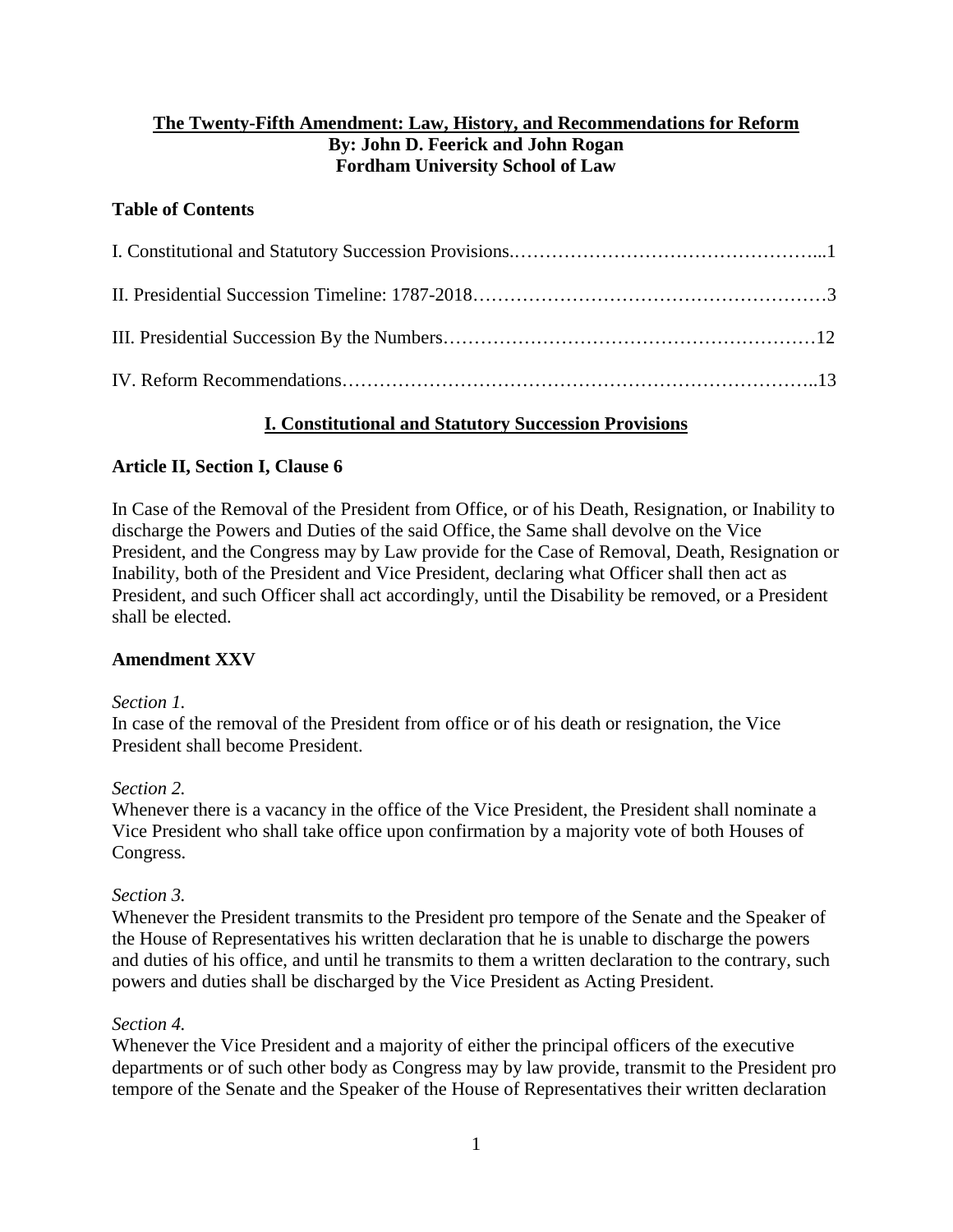that the President is unable to discharge the powers and duties of his office, the Vice President shall immediately assume the powers and duties of the office as Acting President.

Thereafter, when the President transmits to the President pro tempore of the Senate and the Speaker of the House of Representatives his written declaration that no inability exists, he shall resume the powers and duties of his office unless the Vice President and a majority of either the principal officers of the executive department or of such other body as Congress may by law provide, transmit within four days to the President pro tempore of the Senate and the Speaker of the House of Representatives their written declaration that the President is unable to discharge the powers and duties of his office. Thereupon Congress shall decide the issue, assembling within forty-eight hours for that purpose if not in session. If the Congress, within twenty-one days after receipt of the latter written declaration, or, if Congress is not in session, within twentyone days after Congress is required to assemble, determines by two-thirds vote of both Houses that the President is unable to discharge the powers and duties of his office, the Vice President shall continue to discharge the same as Acting President; otherwise, the President shall resume the powers and duties of his office.

#### **Presidential Succession Act of 1947, codified at 3 U.S.C. § 19**

- **(a)(1)** If, by reason of death, resignation, removal from office, inability, or failure to qualify, there is neither a President nor Vice President to discharge the powers and duties of the office of President, then the Speaker of the House of Representatives shall, upon his resignation as Speaker and as Representative in Congress, act as President.
	- **(2)** The same rule shall apply in the case of the death, resignation, removal from office, or inability of an individual acting as President under this subsection.
- **(b)** If, at the time when under subsection (a) of this section a Speaker is to begin the discharge of the powers and duties of the office of President, there is no Speaker, or the Speaker fails to qualify as Acting President, then the President pro tempore of the Senate shall, upon his resignation as President pro tempore and as Senator, act as President.
- **(c)** An individual acting as President under subsection (a) or subsection (b) of this section shall continue to act until the expiration of the then current Presidential term, except that—
	- **(1)** if his discharge of the powers and duties of the office is founded in whole or in part on the failure of both the President-elect and the Vice-President-elect to qualify, then he shall act only until a President or Vice President qualifies; and
	- **(2)** if his discharge of the powers and duties of the office is founded in whole or in part on the inability of the President or Vice President, then he shall act only until the removal of the disability of one of such individuals.
- **(d)(1)** If, by reason of death, resignation, removal from office, inability, or failure to qualify, there is no President pro tempore to act as President under subsection (b) of this section, then the officer of the United States who is highest on the following list, and who is not under disability to discharge the powers and duties of the office of President shall act as President: Secretary of State, Secretary of the Treasury, Secretary of Defense, Attorney General, Secretary of the Interior, Secretary of Agriculture, Secretary of Commerce,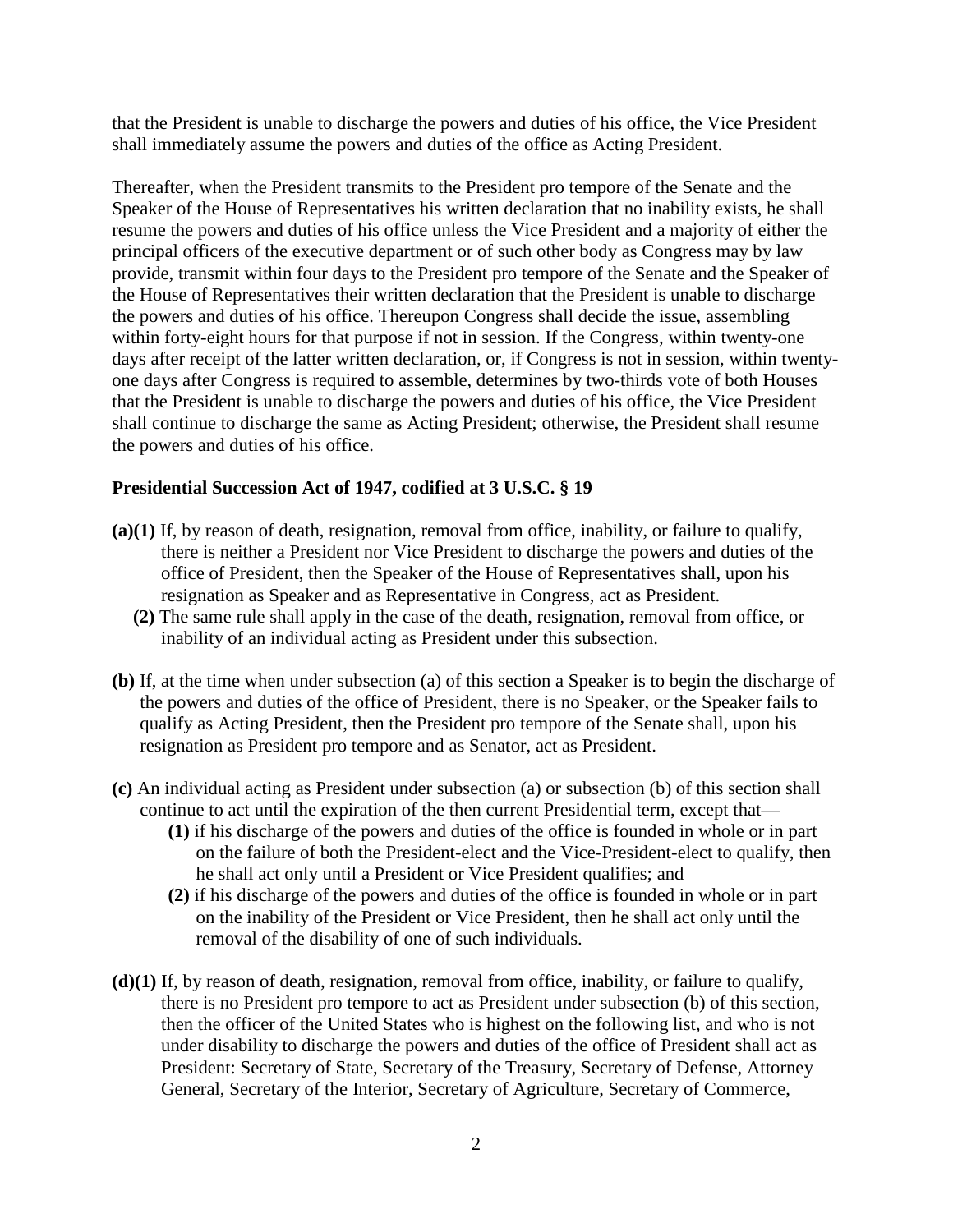Secretary of Labor, Secretary of Health and Human Services, Secretary of Housing and Urban Development, Secretary of Transportation, Secretary of Energy, Secretary of Education, Secretary of Veterans Affairs, Secretary of Homeland Security.

- **(2)** An individual acting as President under this subsection shall continue so to do until the expiration of the then current Presidential term, but not after a qualified and prior-entitled individual is able to act, except that the removal of the disability of an individual higher on the list contained in paragraph (1) of this subsection or the ability to qualify on the part of an individual higher on such list shall not terminate his service.
- **(3)** The taking of the oath of office by an individual specified in the list in paragraph (1) of this subsection shall be held to constitute his resignation from the office by virtue of the holding of which he qualifies to act as President.
- **(e)** Subsections (a), (b), and (d) of this section shall apply only to such officers as are eligible to the office of President under the Constitution. Subsection (d) of this section shall apply only to officers appointed, by and with the advice and consent of the Senate, prior to the time of the death, resignation, removal from office, inability, or failure to qualify, of the President pro tempore, and only to officers not under impeachment by the House of Representatives at the time the powers and duties of the office of President devolve upon them.
- **(f)** During the period that any individual acts as President under this section, his compensation shall be at the rate then provided by law in the case of the President.

# **II. Presidential Succession Timeline: 1787-2018**

# **1787: Constitution's Succession Clause Drafted**

The Succession Clause is drafted at the Constitutional Convention. It designates the vice president as successor when the president dies, resigns, is removed, or suffers an "inability." Significantly, the clause does not define inability or provide a way to declare its existence. The clause gives Congress authority to appoint presidential successors in the event of a dual vacancy or inability of the president and vice president.

# **1790: Washington's Bout with Pneumonia**

President George Washington is nearly killed by a case of pneumonia so severe that it impairs his hearing and vision.

# **1792: The First Succession Law**

Under the authority granted to it in the Succession Clause, Congress passes the Presidential Succession Act of 1792, which designates two successors to the presidency: the president pro tempore of the Senate and the Speaker of the House of Representatives, in that order. But some members of Congress, including James Madison, are concerned that legislators are not "Officers" within the meaning of the Succession Clause. The Act of 1792 provides for a special election if a dual vacancy occurs with more than one year remaining in the presidential term.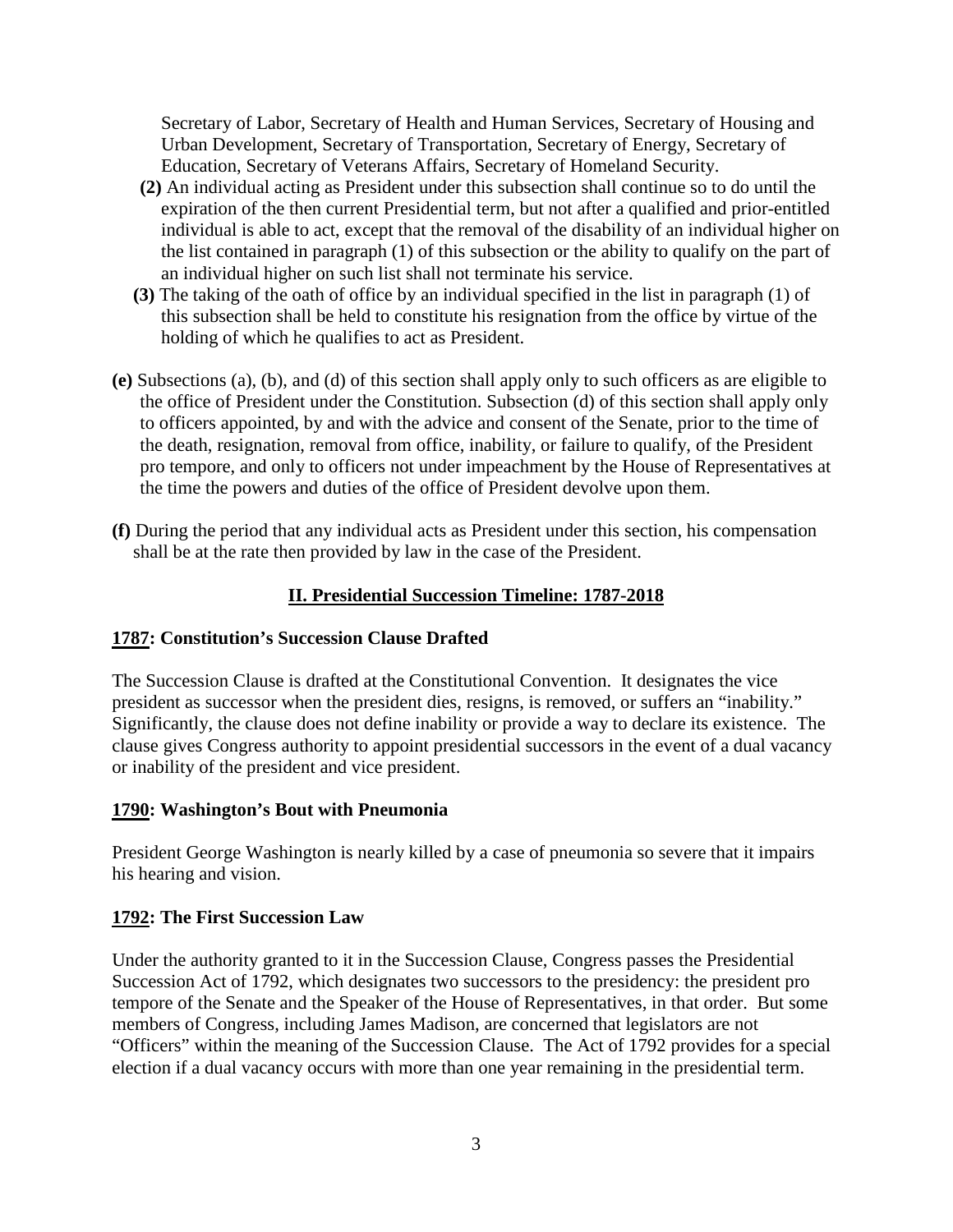# **1812: Vice President George Clinton Dies**

# **1813: Madison's Incapacity & Jackson's Possible Lead Poisoning**

In the summer of 1813, President James Madison suffers an illness that leaves him unable to conduct the affairs of state. Because Vice President Elbridge Gerry is weak and of an advanced age, the Senate acts to fill a vacancy in the president pro tempore position, fearing the president pro tempore would need to succeed to the presidency if Madison and Gerry died.

Andrew Jackson, who would become president in 1829, is shot during a brawl on the streets of Nashville, Tennessee in September 1813. The bullet lodges in his shoulder, potentially resulting in lead poisoning that could have caused Jackson's irritability, mood swings, and paranoia. The bullet would be removed in 1832, three years after Jackson reached the White House.

# **1814: Vice President Elbridge Gerry Dies**

# **1832: Vice President John Calhoun Resigns**

#### **1835: Jackson Assassination Attempt**

In what may have been the first assassination attempt on a president, an assailant attempts to fire two guns at President Andrew Jackson, but both weapons misfire. The man is arrested after Jackson beats him with his cane.

# **1841: Harrison's Death and the Tyler Precedent**

President William Henry Harrison dies of pneumonia only a month after his inauguration, becoming the first president to die in office. Vice President John Tyler resolves ambiguity about his status by asserting that he became president, as opposed to merely acting as president. The practice of the vice president becoming president upon succession is subsequently called "the Tyler precedent."

#### **1844: Tyler's Close Call**

While sailing on the Potomac River on the USS Princeton, President Tyler narrowly avoids death when the ship's cannon explodes, killing the secretary of state, secretary of the Navy, and five others. Tyler is below deck at the time of the explosion. There is no vice president due to Tyler's succession three years earlier.

#### **1850: Taylor's Death**

President Zachary Taylor dies of illness. Vice President Millard Fillmore becomes president.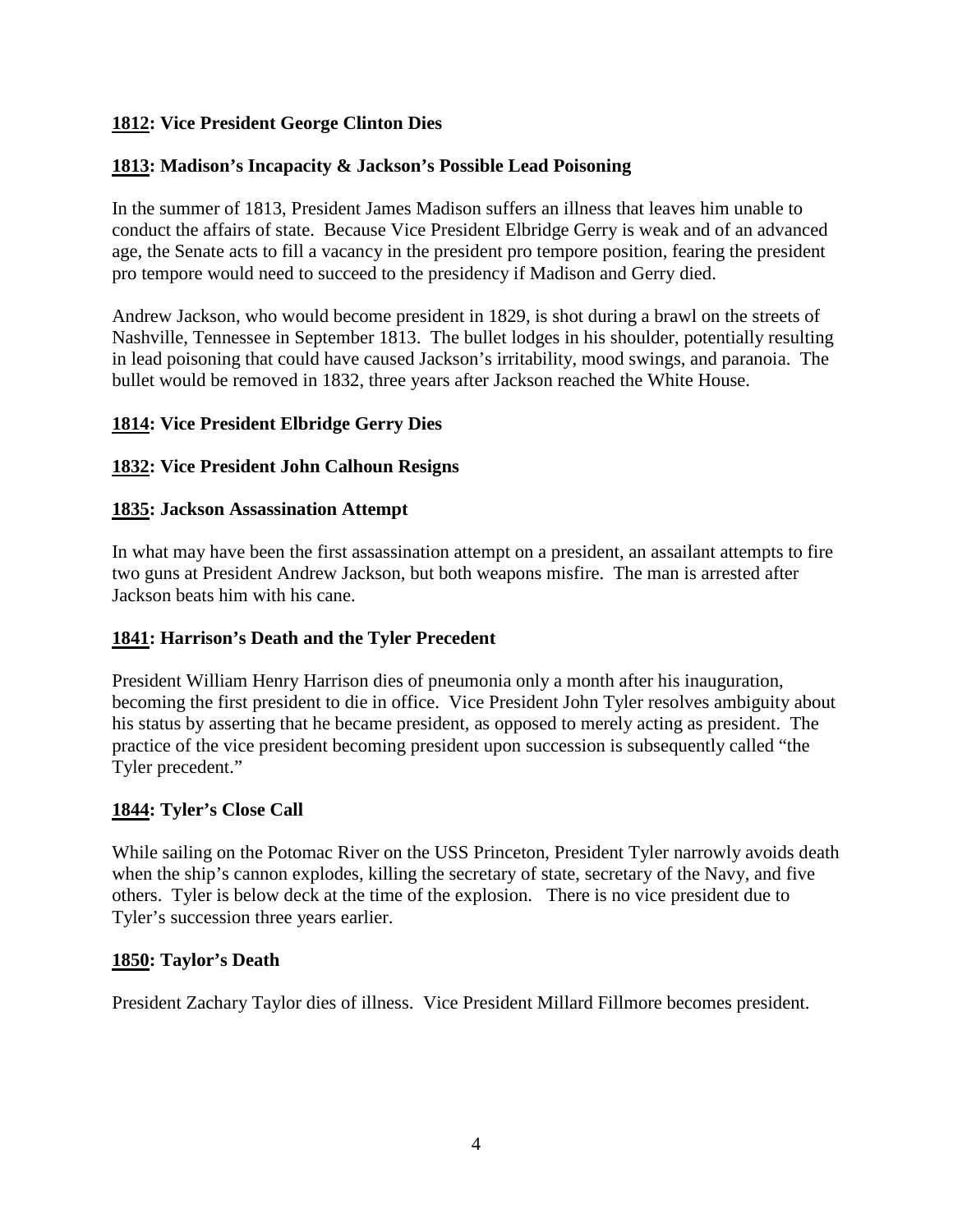### **1853: Pierce's Psychological Ailments and his Vice President's Death**

President Franklin Pierce becomes severely depressed after his son is killed in a train crash shortly after his inauguration. There is no vice president for most of Pierce's term, as Vice President William King died less than two months after taking office.

#### **1864: Lincoln Assassination Attempt**

President Abraham Lincoln narrowly avoids assassination when a sniper's bullet passes through his hat.

#### **1865: Lincoln Assassination**

President Lincoln is shot while attending a play at Ford's Theater in Washington, DC, and dies the following morning. He is the first president to be assassinated and the third to die in office. Vice President Andrew Johnson and Secretary of State William Seward are also targeted as part of the assassination plot. Johnson succeeds to the presidency upon Lincoln's death.

#### **1868: Johnson Impeachment**

During President Johnson's impeachment, the vacancy in the vice presidency created by his succession three years earlier places Senate president pro tempore Benjamin Wade next in line to the presidency, creating a conflict of interest when Wade takes part in Johnson's impeachment trial. Wade settles on his Cabinet nominees before voting to remove Johnson from office.

# **1875: Vice President Henry Wilson Dies**

#### **1881: Garfield Assassination**

President James Garfield is shot, and then lingers between life and death for over two months before dying. The ambiguities and gaps in the Constitution's Succession Clause are impediments to Garfield stepping aside or being removed from his power and duties while he is disabled. Vice President Chester Arthur is sworn in after Garfield's death.

# **1885: Vice President Thomas Hendricks Dies**

#### **1886: The Second Succession Law**

The Presidential Succession Act of 1886 revises the line of succession, removing legislators and placing the Cabinet secretaries, in order of the creation of their respective departments, in the line of succession. The reform is prompted by the vacancies in the line of succession after the deaths of President Garfield and Vice President Hendricks. In both cases, the nation was left without any successors to the presidency, as there was no vice president, Senate president pro tempore, or Speaker of the House.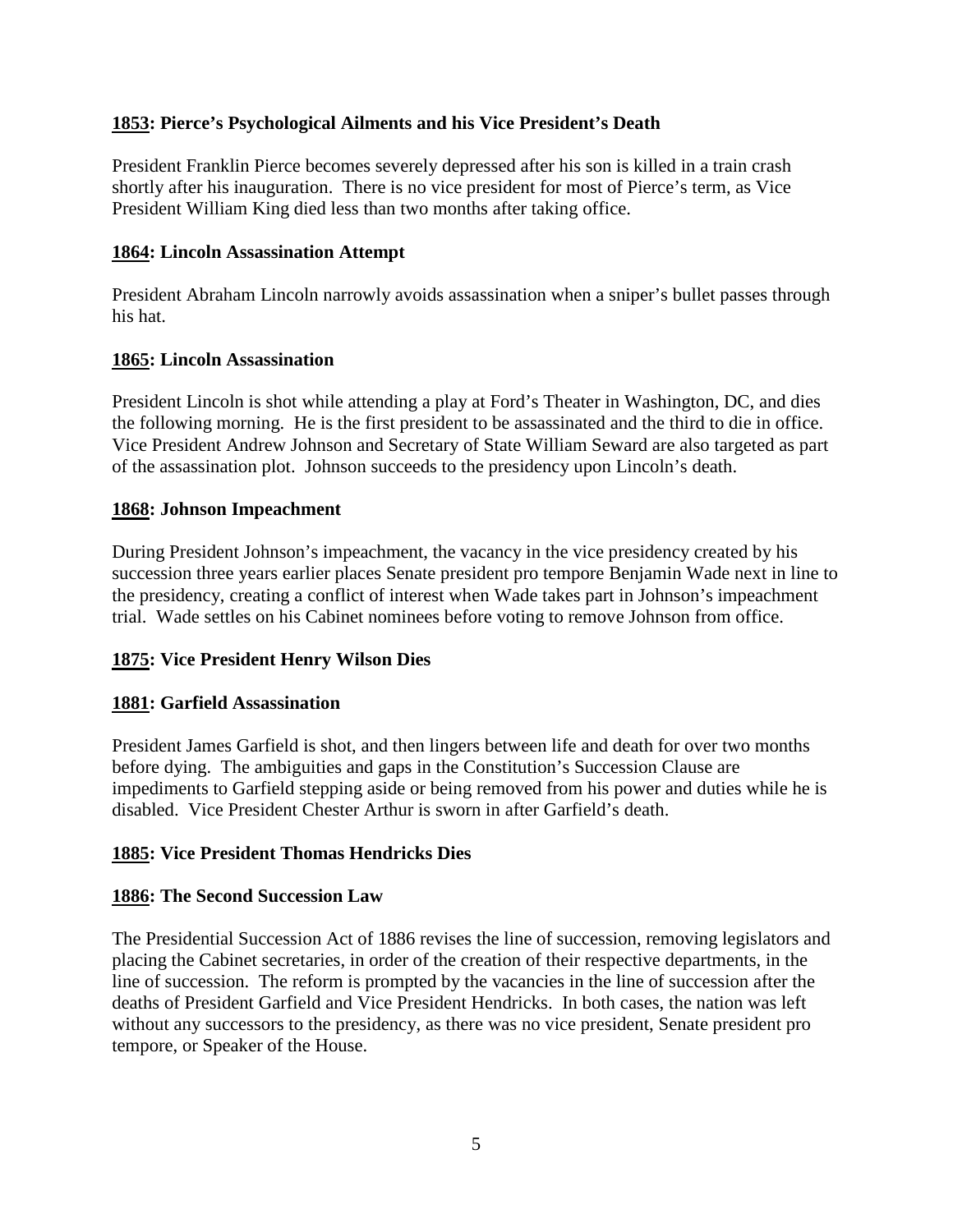### **1893: Cover-up of Cleveland Surgery**

President Grover Cleveland undergoes surgery aboard a yacht on the Long Island Sound to remove a malignant tumor on the top of his mouth. He and his staff conceal the procedure and Cleveland's condition from the press, Vice President Adlai Stevenson, and all but one Cabinet secretary.

### **1899: Vice President Garrett Hobart Dies**

#### **1901: McKinley Assassination**

President William McKinley is shot and dies eight days later. Vice President Theodore Roosevelt becomes president.

#### **1902: Roosevelt Carriage Accident**

President Theodore Roosevelt is thrown from his horse-drawn carriage when an electric trolley car hits it. Roosevelt's face is severely bruised, he bleeds from his mouth, and he must undergo emergency surgery three weeks later to drain an abscess. There is no vice president because Roosevelt had succeeded to the presidency upon McKinley's assassination a year earlier.

#### **1912: Vice President James Sherman Dies**

#### **1919-1921: Wilson Inability**

President Woodrow Wilson suffers a stroke in September 1919, and is hardly seen in public or by anyone other than his wife, secretary and doctor for almost the rest of his term. Wilson fires his secretary of state for convening Cabinet meetings without his approval and for raising the possibility of Vice President Thomas Marshall acting as president.

#### **1923: Harding Dies in Office**

President Warren Harding dies in office after suffering a cerebral hemorrhage. Vice President Calvin Coolidge becomes president.

#### **1924: Coolidge's Depression**

President Calvin Coolidge's son dies, and the once effective president descends into a nearly paralyzing depression.

#### **1933: The Twentieth Amendment and FDR Assassination Attempt**

The Twentieth Amendment is ratified. Its provisions include: (1) changes in the terms of office for the president and members of Congress; (2) the requirement that Congress assemble once a year on January 3; and (3) procedures for scenarios where the president-elect and/or vice president-elect die or "fail to qualify."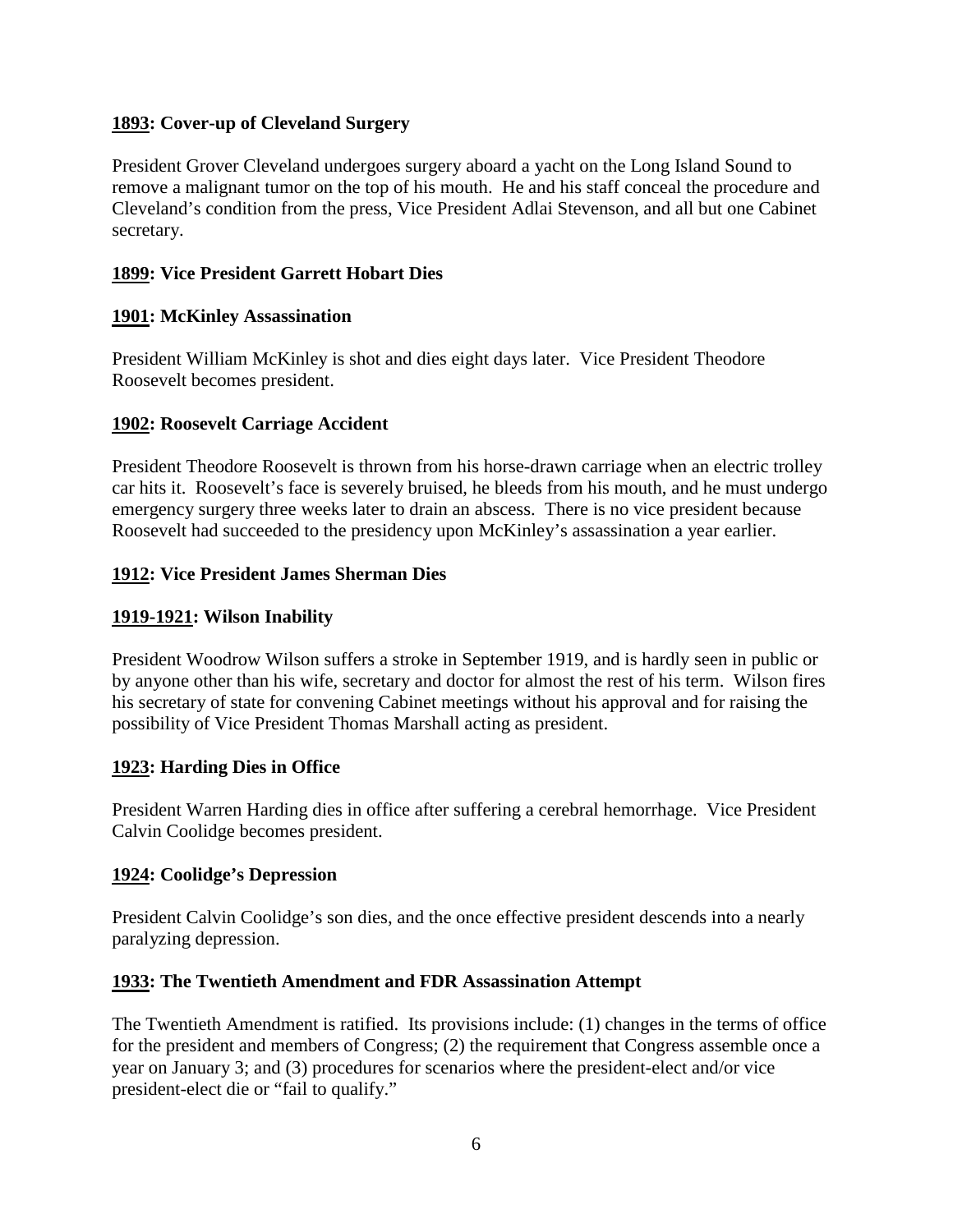Seventeen days before Franklin D. Roosevelt's inauguration, an assailant fires on him in Miami's Bayfront Park. Roosevelt is not is not injured, but five bystanders are struck, including the visiting mayor of Chicago, who later died from his wounds.

# **1945: FDR Dies in Office**

President Franklin D. Roosevelt dies less than three months into his fourth term. Vice President Harry Truman becomes president. Truman is concerned by the fact that there will be no vice president for the entire term.

# **1947: The Third Succession Law**

At President Truman's urging, Congress restores legislators to the line of succession. The Presidential Succession Act of 1947 places the Speaker of the House and president pro tempore of the Senate at the top of the line of succession. The Cabinet secretaries follow in the order of the creation of their departments.

# **1950: Truman Assassination Attempt**

Two men launch on attack on Blair House, the residence near the White House where President Harry Truman is staying. They kill one Secret Service agent, but are not able to reach Truman.

# **1955-61: Eisenhower's Inabilities and the First Letter Agreement**

President Dwight D. Eisenhower suffers three health episodes: (1) a heart attack in 1955; (2) an attack of ileitis (inflammation of the intestine) in 1956; and (3) a stroke in 1957. In 1958, Eisenhower creates a "letter agreement" with Vice President Richard Nixon stating that Eisenhower can transfer the powers and duties of the presidency to Nixon if he is disabled. The agreement also provides that Nixon can declare Eisenhower disabled after appropriate consultation, if Eisenhower cannot make the declaration himself. In both scenarios, Eisenhower can declare the end of his inability and resume his powers and duties.

#### **1960: Assassination Plot Targeting President-elect Kennedy**

A month after John F. Kennedy's election, a man loads his car with dynamite and drives to the house in Palm Beach, Florida where Kennedy is staying. He decides against driving his vehicle into Kennedy's car at the last minute after seeing Kennedy's wife and daughter bid him goodbye.

#### **1963: Kennedy Assassination**

President John F. Kennedy is assassinated in Dallas, Texas. Vice President Lyndon Johnson, who had been in the same motorcade as Kennedy, becomes president. President Johnson creates a letter agreement with Speaker of the House John McCormack, who is 72-years-old. The Senate president pro tempore, who is second in the line of succession, is 86-years-old.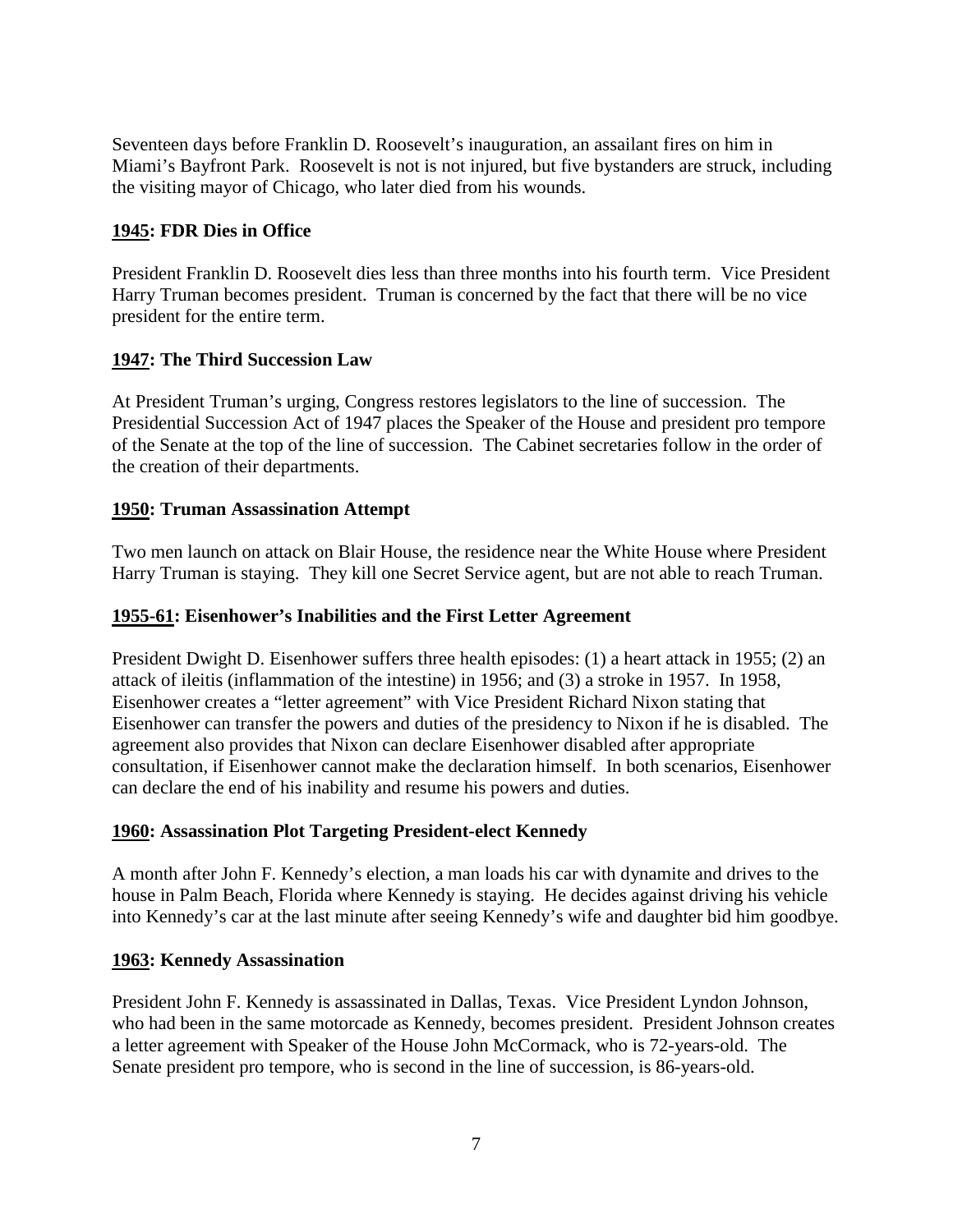#### **1965: Johnson's Surgery Under General Anesthesia**

President Lyndon Johnson has surgery under general anesthesia to remove his gallbladder. The procedure lasts for over two hours. Although a formal transfer of power to Vice President Hubert Humphrey does not occur, Johnson tells his Cabinet that Humphrey has authority to make any necessary decisions during the surgery.

#### **1967: The Twenty-Fifth Amendment**

The Twenty-Fifth Amendment is ratified. The Amendment (1) codifies the Tyler precedent by stating that the vice president becomes president upon the president's death, resignation or removal; (2) allows the president to fill a vacancy in the vice presidency with approval from Congress; (3) allows the president to temporarily step aside when he or she is disabled; and (4) allows the vice president acting with a majority of the Cabinet, "or such other body" created by Congress, to declare the president disabled and gives Congress 21-days to "decide the issue" if the president disputes such a declaration.

#### **1973: Agnew's Resignation, the First Use of the Twenty-Fifth Amendment, and Concerns About Nixon's Psychological State**

Vice President Spiro Agnew resigns, and President Richard Nixon nominates and Congress confirms Gerald Ford to be vice president under the Twenty-Fifth Amendment's Section 2.

During the Watergate scandal, President Nixon is despondent and drinking heavily, leading top advisers to make some important decisions without him.

# **1974: Worries Over Nixon's Emotional State Persist, Ford Succeeds to the Presidency, and Rockefeller Becomes Vice President**

As Nixon's emotional instability grows in the final days of Watergate, his defense secretary instructs the military to check any military orders from Nixon, especially those involving nuclear weapons, with him or the secretary of state.

President Nixon resigns after revelations about his role in covering-up details of the Watergate scandal. Vice President Ford succeeds to the presidency under Section 1 of the Twenty-Fifth Amendment. Ford then nominates and Congress confirms Nelson Rockefeller to be vice president under the Twenty-Fifth Amendment's Section 2.

#### **1975: Ford Assassination Attempts**

In the span of less than three weeks, two assailants attempt to shoot President Ford. In the first attempt, the assailant's gun misfires. Seventeen days later, a woman successfully fires a gun at President Ford, but a bystander grabs her arm, causing the shot to miss the president.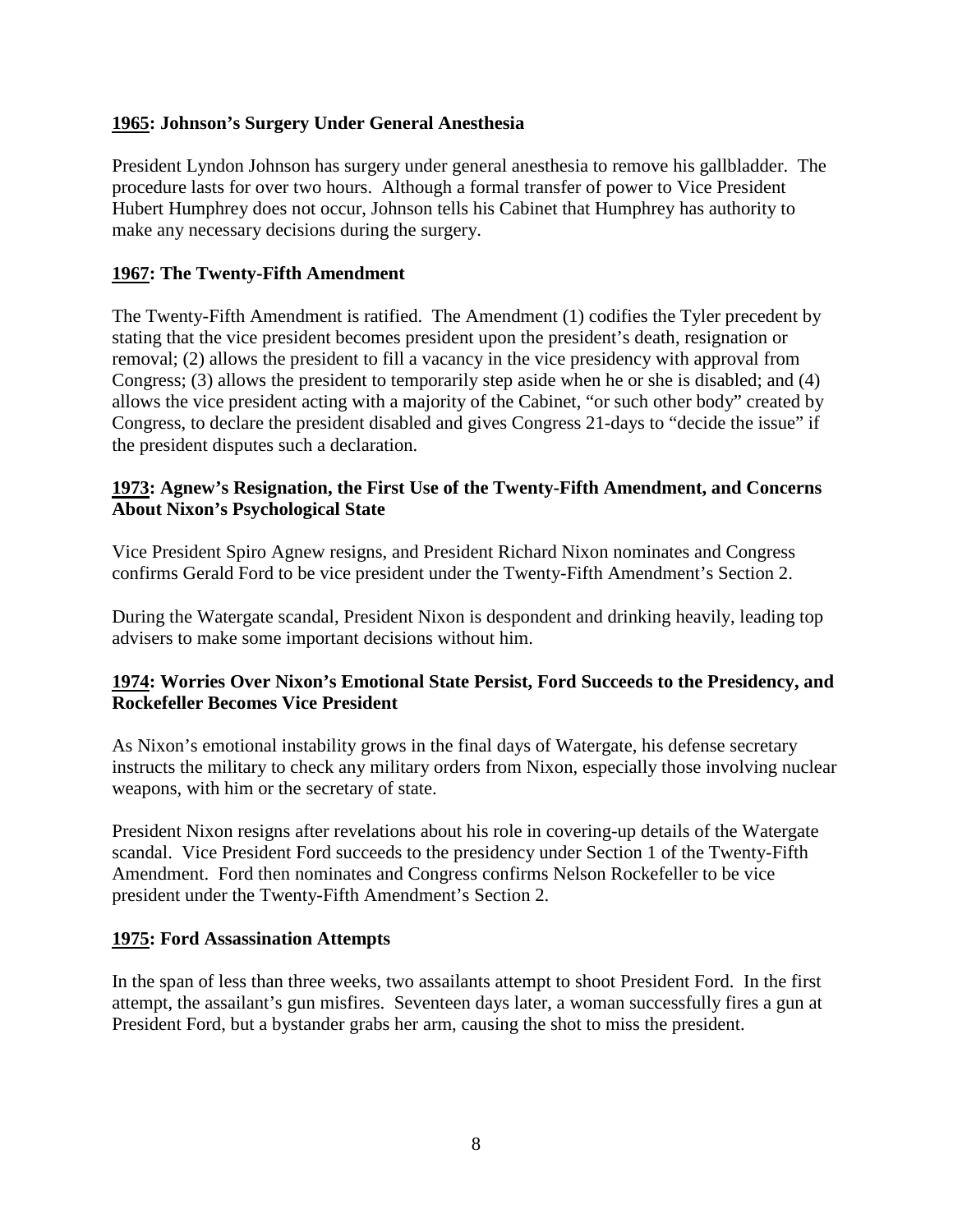#### **1978: Carter Considers Invoking Section 3**

When it becomes possible that President Jimmy Carter might undergo a surgical procedure under general anesthesia, the White House Counsel drafts letters for him to temporarily transfer power to Vice President Walter Mondale using Section 3 of the Twenty-Fifth Amendment. But President Carter does not undergo the procedure.

#### **1981: Reagan Assassination Attempt**

President Ronald Reagan is shot, and has life-saving surgery under general anesthesia. Cabinet members and White House staff discuss the Twenty-Fifth Amendment, but do not invoke it. Meanwhile, Secretary of State Alexander Haig appears to inaccurately tell the nation that he is acting as president.

# **1985: Reagan Cancer Surgery**

The Twenty-Fifth Amendment is used for a fourth time when President Reagan implicitly invokes Section 3 to transfer his powers and duties to Vice President George H.W. Bush before undergoing cancer surgery. Seven hours and 54 minutes after transferring his powers and duties, Reagan resumes them by submitting a second letter to the Speaker of the House and president pro tempore of the Senate.

#### **1987: Contemplated Use of Section 3 and Concerns About Reagan's Mental Acuity**

The White House Counsel's Office prepares for an invocation of the Section 3 of the Twenty-Fifth Amendment before President Reagan undergoes skin cancer surgery, but the procedure does not end up requiring general anesthesia.

Several White House officials believe Reagan's mental faculties are deteriorating, describing him as inattentive and disengaged. A memo to the chief of staff summarizes those concerns raises the possibility of invoking Section 4 of the Twenty-Fifth Amendment, but the chief of staff and other top aides reject the idea after scrutinizing Reagan's behavior.

#### **1988: Recommendations from Miller Center Commission on Presidential Disability and the Twenty-Fifth Amendment**

The Commission on Presidential Disability and the Twenty-Fifth Amendment is co-chaired by former Senator Birch Bayh and former Eisenhower Attorney General Herbert Brownell, two of the authors of the Twenty-Fifth Amendment. The commission holds six working sessions between 1985 and 1988. It is assisted in its work by former White House officials, former members of Congress, and attorneys, among others. The commission recommends that the White House plan extensively for uses of the Twenty-Fifth Amendment.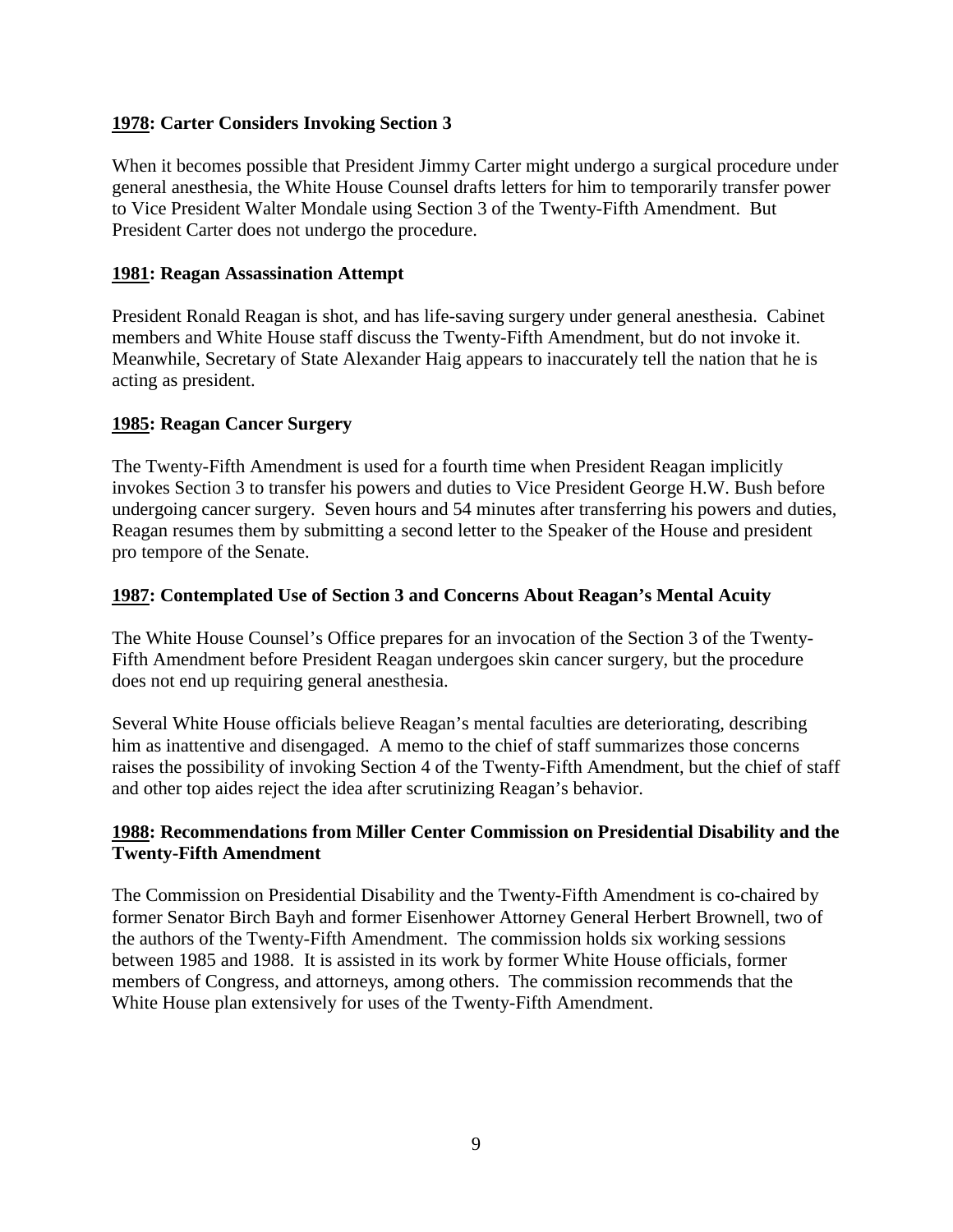#### **1989: President George H.W. Bush's Meeting on the Twenty-Fifth Amendment**

In the first months of President George H.W. Bush's term, he calls a meeting with his wife, Vice President Dan Quayle, the White House physician, the chief of staff, the White House counsel, and several others to discuss how and when the Twenty-Fifth Amendment should be invoked. An aspect of the plan involves "secret letters of understanding" between the president and vice president "indicating their intentions for transfer of power in case of illness."

#### **1991: George H.W. Bush's Irregular Heartbeat**

President George H.W. Bush experiences shortness of breath and fatigue while jogging. Doctors identify the cause as atrial fibrillation, an irregular heartbeat. Doctors consider an electrical shock procedure under anesthesia to correct Bush's heartbeat. White House lawyers update a previously prepared letter for invoking the Twenty-Fifth Amendment, but it is never used because Bush does not undergo the procedure.

#### **1995: Recommendations from the Working Group on Presidential Disability**

The Working Group includes medical doctors, politicians, scholars, and former White House officials. Former Presidents Jimmy Carter and Gerald Ford address the Group, and it holds three major meetings between 1994 and 1995.

#### **1996: Clinton Assassination Attempt**

While in the Philippines, President Bill Clinton's motorcade is rerouted at the last minute after the Secret Service intercepts communications suggesting that there are bombs planted on the route. An investigation reveals a bridge on the original routed is rigged with explosives.

#### **1997: Clinton Knee Surgery**

President Clinton undergoes surgery after injuring his knee by stumbling down steps. To avoid using general anesthesia, which would have required invoking the Twenty-Fifth Amendment, doctors administer an epidural that only affects part of Clinton's body. The chief of staff stays in close contact with Vice President Al Gore's staff during the incident.

#### **2001: Cheney's Resignation Letter**

In response to the lack of procedures for declaring the vice president disabled, Vice President Richard Cheney drafts a resignation letter to be used if he became disabled. He gives the letter to his counsel with instructions to let President George W. Bush decide whether to invoke it.

#### **2002: Bush Transfers Power**

Prior to undergoing a colonoscopy, President George W. Bush invokes Section 3 of the Twenty-Fifth Amendment to transfer the powers and duties of the presidency to Vice President Cheney. Two hours and 15 minutes after the transfer, Bush submits a second letter to the Speaker of the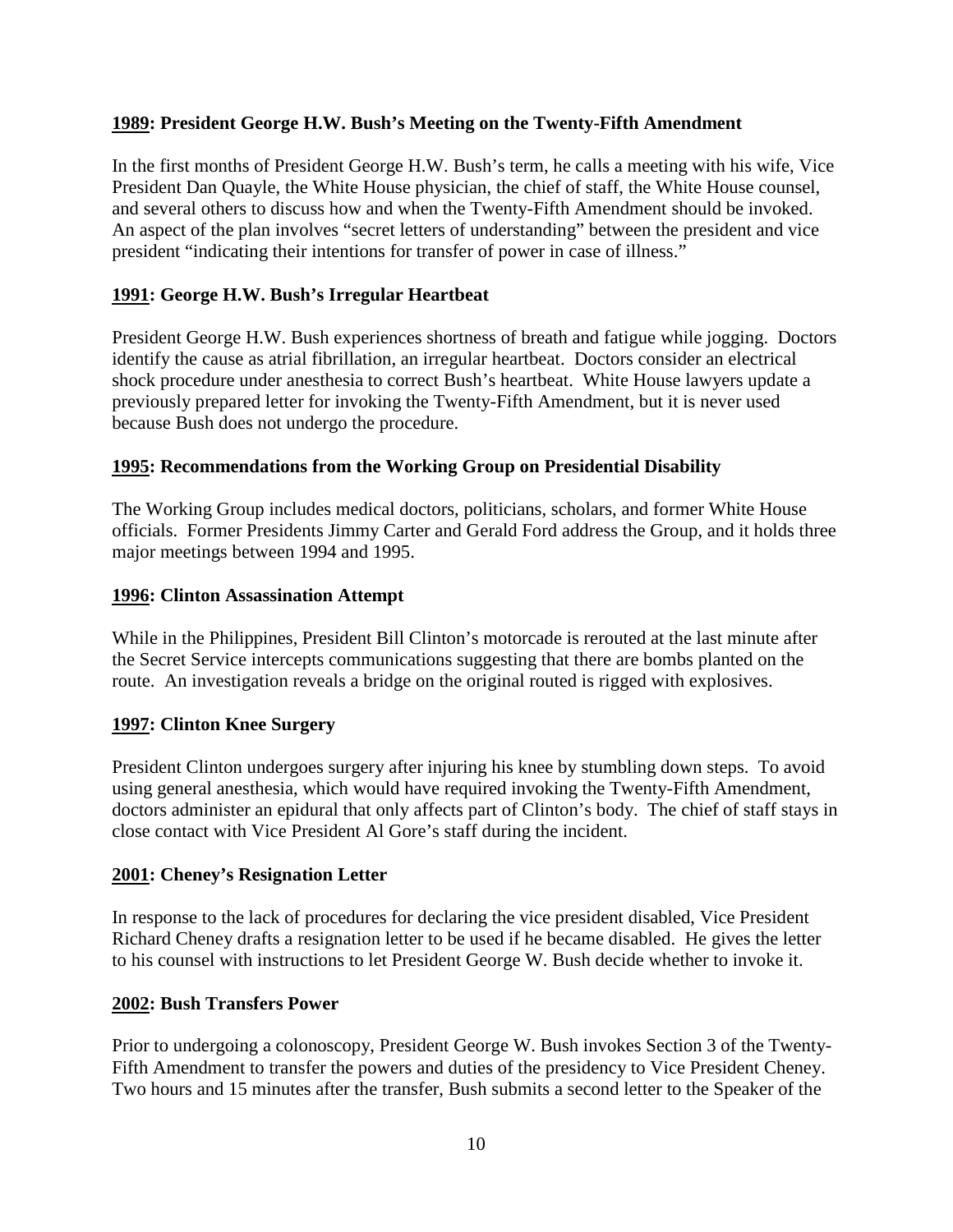House and president pro tempore of the Senate stating that he was reassuming his powers and duties.

# **2005: Bush Assassination Attempt**

During a speech abroad in Georgia, an assailant throws a live grenade at President Bush. The grenade lands approximately 30 yards from Bush, but does not explode.

# **2007: Bush Transfers Power Again**

The Twenty-Fifth Amendment is invoked for a sixth time, as President Bush again transfers power to Vice President Cheney before a colonoscopy. Two hours and 5 minutes after transferring his powers and duties, Bush resumes them by submitting a second letter to the Speaker of the House and president pro tempore of the Senate.

# **2009: Report Issued by the Continuity of Government Commission**

The Continuity of Government Commission, a joint effort by the American Enterprise Institute and Brookings Institute, is led by Honorary Co-Chairmen former Presidents Jimmy Carter and Gerald R. Ford and Co-Chairmen former Senators Alan K. Simpson and David Pryor. The Commission's 2009 report advances recommendations for improving the presidential line of succession.

# **2010: Obama White House Considers Using Section 3**

Before President Barack Obama undergoes a colonoscopy, White House officials consider recommending use of the Twenty-Fifth Amendment. But Obama's doctors use a version of the exam that does not require sedation, partially to avoid transfer of power issues.

# **2012: Report of the First Fordham Law Presidential Succession Clinic Published**

The *Fordham Law Review* publishes the First Presidential Succession Clinic's Report, *Ensuring the Stability of Presidential Succession in the Modern Era*, 81 Fordham L. Rev. 1 (2012).

# **2017: Trump Officials Consider the Twenty-Fifth Amendment & Report of the Second Fordham Law Presidential Succession Clinic Published**

President Donald Trump fires FBI Director James Comey, who is replaced by Acting Director Andrew McCabe. McCabe subsequently recalls Deputy Attorney General Rod Rosenstein discussing the possibility of invoking the  $25<sup>th</sup>$  Amendment to remove Trump from his powers and duties in the wake of Comey's firing. The FBI's general counsel at the time later testifies to Congress that McCabe told him Rosenstein was aware of two cabinet secretaries who were prepared to invoke the amendment. A contemporaneous FBI memo reviewed by the *New York Times* identifies the two cabinet members as the attorney general and homeland security secretary. Rosenstein disputes reports about McCabe's recollections, though does not deny them.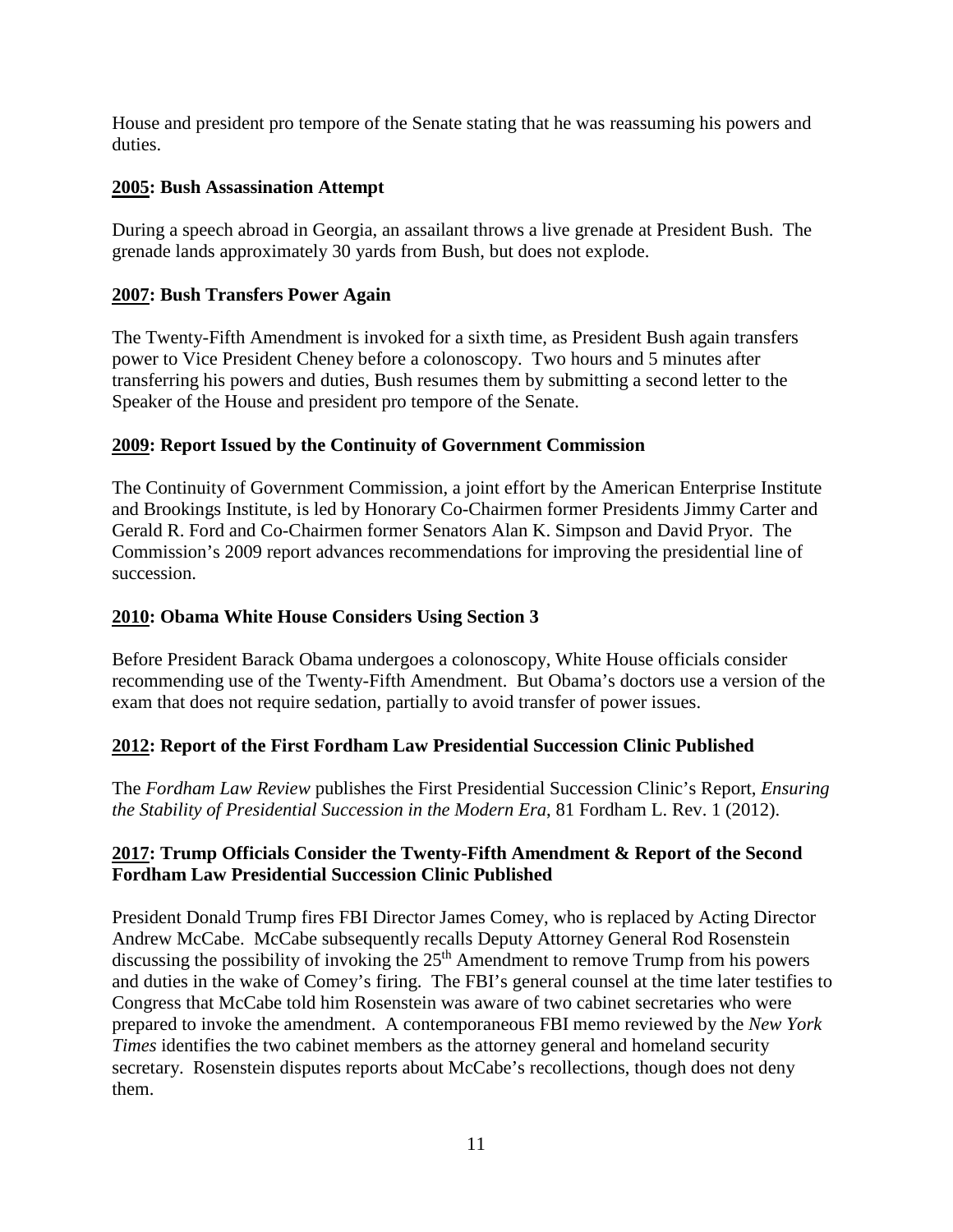The *Fordham Law Review* publishes the Second President Succession Clinic's Report, *Fifty Years After the Twenty-Fifth Amendment: Recommendations for Improving the Presidential Succession System*, 86 Fordham L. Rev. 917 (2017).

# **2018: Senior Administration Official Raises 25th Amendment in Anonymous Op-Ed**

An anonymous senior official in President Donald Trump's administration writes a *New York Times* op-ed stating that there had been "whispers" in the White House about invoking Section 4 of the Twenty-Fifth Amendment in response to Trump's "instability."

# **III. Presidential Succession By the Numbers**

Presidents Who Did Not Finish Their Terms: **9**

- Deaths: **8**
	- o Deaths from Illness: **4** (Harrison, Taylor, Harding, Roosevelt)
	- o Assassinations: **4** (Lincoln, Garfield, McKinley, Kennedy)
- Resignations: **1** (Nixon)

# Vice Presidents Who Did Not Finish Their Terms: **18**

- Deaths: **7**
- Resignations: **2**
- Succession: **9**

# Total Time With No Vice President: **37 years, 9 months, and 1 day**

# Total Time With a Vice President Who Succeeded to Presidency: **26 years, 3 months, and 28 days**

# Total Time With An Acting President: **13 hours and 10 minutes**

Uses of the Twenty-Fifth Amendment: **6**

- Section 1: **1** (Ford)
- Section 2: **2** (Ford, Rockefeller)
- Section 3: **3** (Reagan, W. Bush (2))
- Section 4: **0**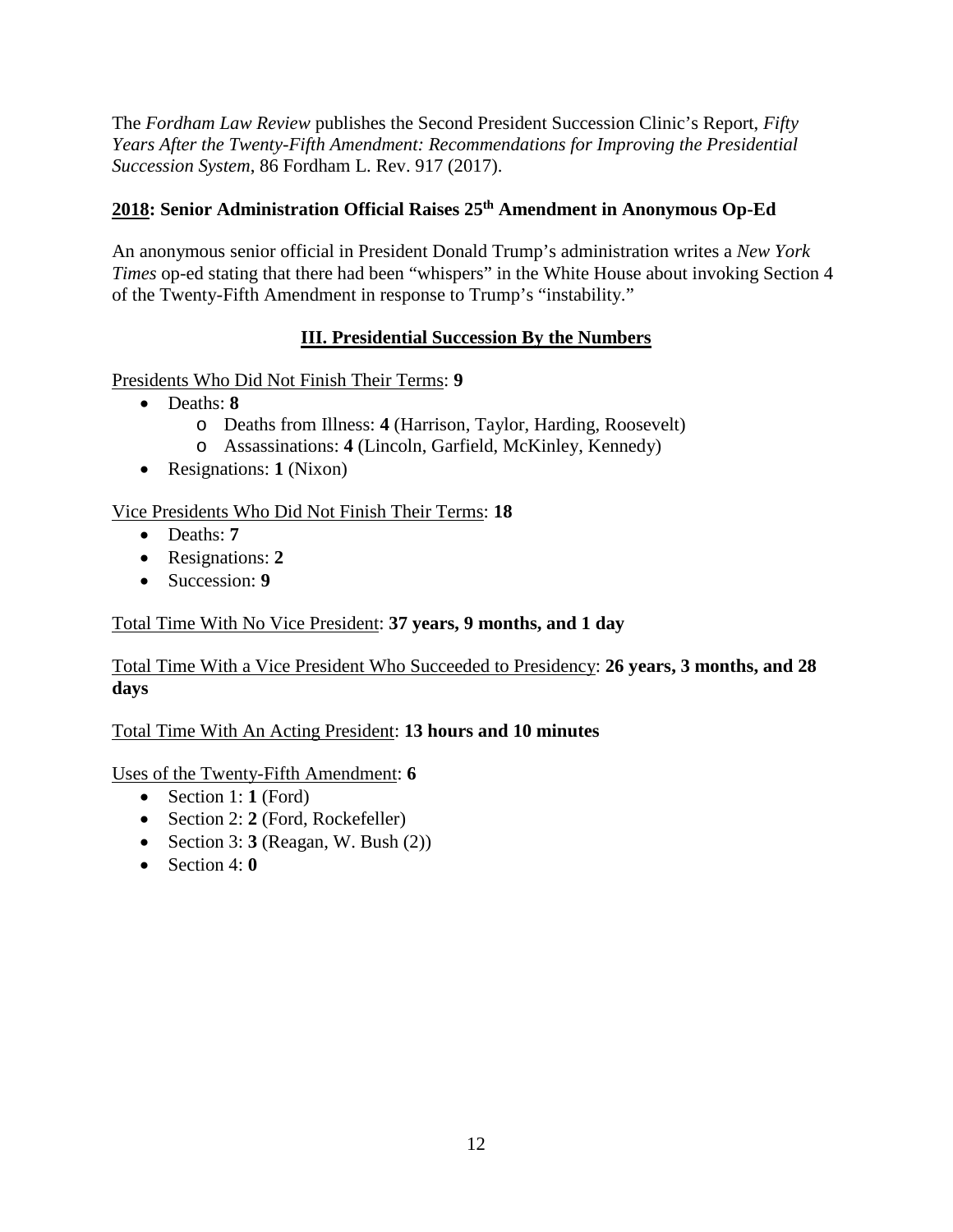# **IV. Reform Recommendations**

#### **Miller Commission on Presidential Disability and the Twenty-Fifth Amendment (1988)**

*The commission, created by the Miller Center at the University of Virginia, was co-chaired by former Senator Birch Bayh and former Eisenhower Attorney General Herbert Brownell, two of the authors of the Twenty-Fifth Amendment. The Commission held six working sessions between 1985 and 1988. It was assisted in its work by former White House officials, former members of Congress, and attorneys, among others. The Commission's Report is here:* [http://millercenter.org/policy/commissions/priorcommissions/disability.](http://millercenter.org/policy/commissions/priorcommissions/disability) *The recommendations below appear as summarized in "*The Twenty-Fifth Amendment: Its Complete History and Applications" *by John D. Feerick.*

- 1. The general public should be better informed about the Twenty-Fifth Amendment. Discussions by presidential candidates are important for increasing awareness.
- 2. The president should make use of the Twenty-Fifth Amendment a regular process of government and should not be reluctant to use it. The likelihood of instability and crises is reduced the more routine the use of the amendment becomes.
- 3. The president should not attempt to reclaim his powers under the amendment until his full mental capacity has returned.
- 4. Between Election Day and Inauguration Day, the president-elect, the chief of staff, the president's counsel, the White House physician, the vice president-elect, and the president's spouse should discuss the amendment and devise plans of action for all medical contingencies.
- 5. Written guidelines should be developed by each administration for three different medical contingencies: an emergency, a planned procedure, and treatment of chronic ailments.
- 6. The role of the White House physician should be increased. The physician should be consulted constantly during a president's term for his or her input and knowledge of the president's health.
- 7. The White House staff must be apprised of its critical position when disability issues arise. It should not try to govern by itself and it must deal with the public in an open and honest manner.

# **Working Group on Presidential Disability (1995)**

*The Working Group included medical doctors, politicians, academics, and former White House officials. Former Presidents Jimmy Carter and Gerald Ford addressed the Group. It held three major meetings between 1994 and 1995. The Group's proceedings are documented in*  "Presidential Disability: Papers, Discussions, and Recommendations on the Twenty-Fifth Amendment and Issues of Inability and Disability in Presidents of the United States," *which was edited by James F. Toole and Robert J. Joynt and published in 2001 by the University of Rochester Press.*

1. The Twenty-Fifth Amendment is a powerful instrument which delineates the circumstances and methods for succession and transfer of the power of the presidency. It does not require revision or augmentation by another constitutional amendment. However, guidelines are needed to ensure its effective implementation.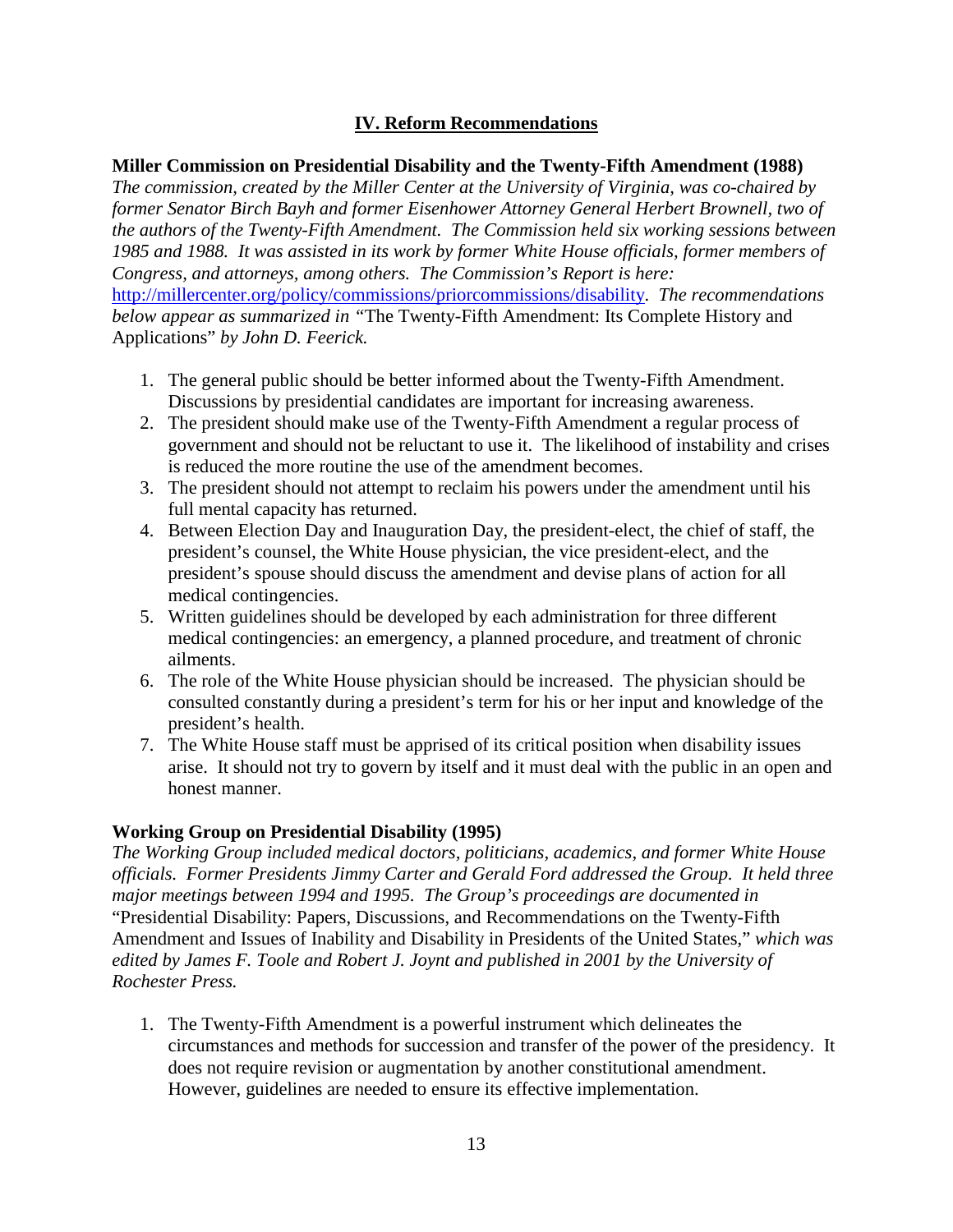- 2. The Twenty-Fifth Amendment has not been invoked in some circumstances envisioned by its founders. When substantial concern about the ability of the president to discharges the powers and duties of the office arises, transfer of power under provisions of the Twenty-Fifth Amendment should be considered.
- 3. A formal contingency plan for the implementation of the amendment should be in place before the inauguration of every president.
- 4. Determination of presidential impairment is a medical judgment based upon evaluation and tests. Close associates, family, and consultants can provide valuable information which contributes to this medical judgment.
- 5. The determination of presidential inability is a political judgment to be made by constitutional officials.
- 6. The president should appoint a physician, civil or military, to be senior physician in the White House and to assume responsibility for his or her medical care, direct the military medical unit, and be the source of medical disclosure when considering imminent or existing impairment according to the provisions of the Twenty-Fifth Amendment.
- 7. In evaluating the medical condition of the president, the senior physician in the White House should make use of the best consultants in relevant fields.
- 8. Balancing the right of the public to be informed regarding presidential illness with the president's right to confidentiality presents dilemmas. While the senior physician to the president is the best source of information about the medical condition of the president, it is the responsibility of the president or designees to make accurate disclosure to the public.
- 9. The Twenty-Fifth Amendment provides a remarkably flexible framework for the determination of presidential inability and the implementation of the transfer of powers. Its provisions should be more widely publicized and its use destigmatized.

# **Continuity of Government Commission (2009)**

*The Commission was a joint effort by the American Enterprise Institute and Brookings Institute. Its Honorary Co-Chairmen were former Presidents Jimmy Carter and Gerald R. Ford and its Co-Chairmen were former Senators Alan K. Simpson and David Pryor. The Commission was founded in the fall of 2002 to make recommendations for ensuring the continuity of each of the nation's branches of government. It released separate reports on each branch. The recommendations in its report on the executive branch are below. The full report is here:* [https://www.brookings.edu/research/the-continuity-of-the-presidency-the-second-report-of-the](https://www.brookings.edu/research/the-continuity-of-the-presidency-the-second-report-of-the-continuity-of-government-commission/)[continuity-of-government-commission/.](https://www.brookings.edu/research/the-continuity-of-the-presidency-the-second-report-of-the-continuity-of-government-commission/)

- 1. The presidential line of succession should extend outside of Washington, D.C.
- 2. Remove congressional leaders from the line of succession.
- 3. Congress should pass a law for a special election for president if a simultaneous vacancy of the presidency and vice presidency occurs in the first two years of a presidential term.
- 4. The line of succession should be reordered to have the secretary of state followed by the secretary of defense, attorney general, and secretary of treasury. Lower profile Cabinet members should be replaced by the offices created for figures outside of Washington.
- 5. Congress should remove acting secretaries from the line of succession.
- 6. Clarify procedures for incapacitation, especially for lower profile officials in the line of succession.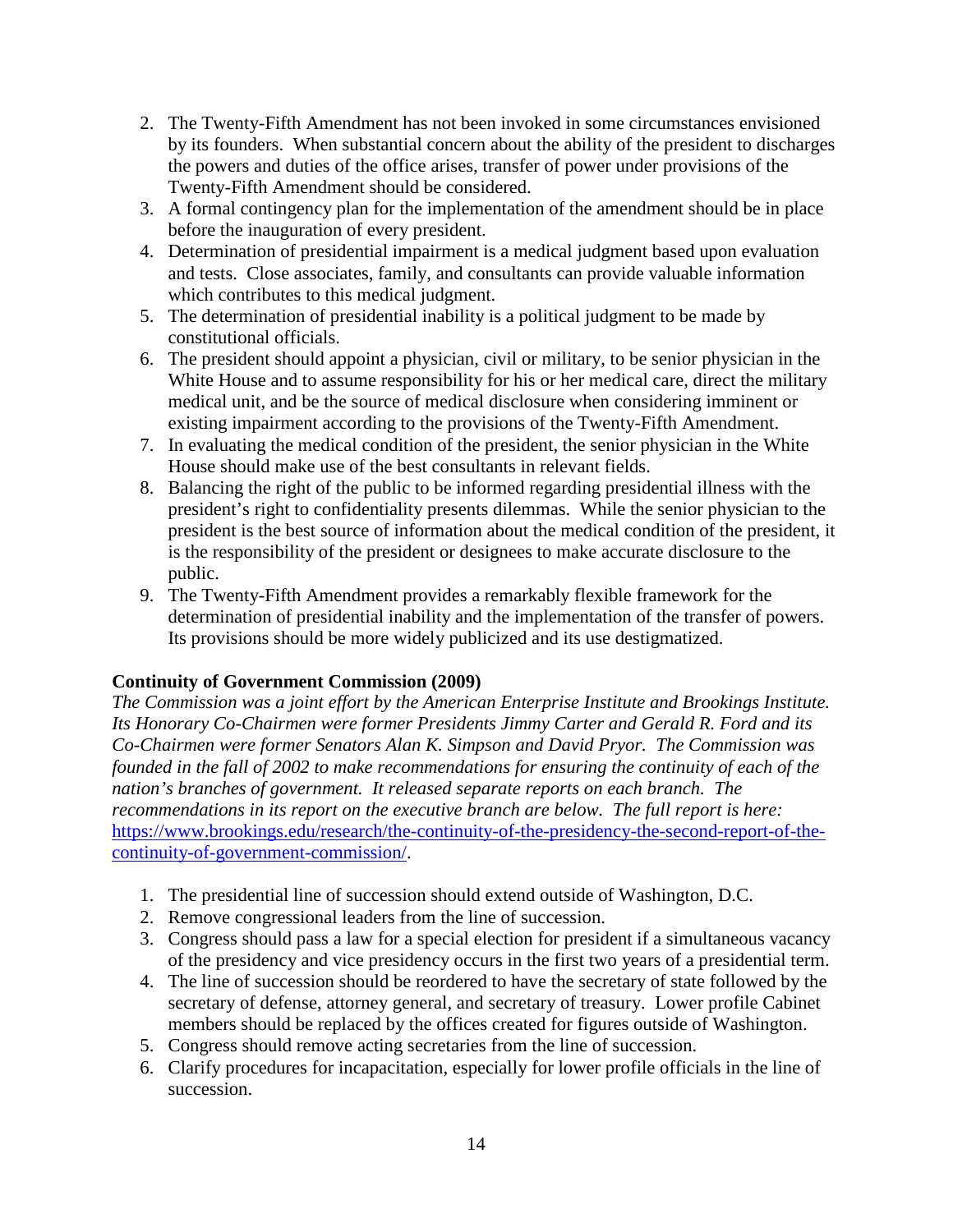- a. Further, Congress should clarify what would happen if a majority of the Cabinet were unavailable for the vice president to consult with when the president is incapacitated. Congress could use the "other body" provision in Section 4 of the Twenty-Fifth Amendment to create an alternative body to act in this situation.
- 7. Fix inaugural and pre-inaugural scenarios.
	- a. The outgoing president could submit the names of several of the incoming president's Cabinet nominees on the day before the inauguration or the morning of January 20. Additionally, several members of the line might be sent out of town for the ceremony.
	- b. Shorten as much as possible the period between the casting of electoral votes and their counting by Congress.
	- c. Political parties should plan for the possibility of the death of their president-elect and vice president-elect.

# **Fordham University School of Law's First Clinic on Presidential Succession (2012)**

*The Clinic's nine law students worked under the guidance of Professor Feerick and Adjunct Professors Dora Galacatos and Nicole Gordon. The Clinic interviewed former Senator Birch Bayh, Reagan and Bush White House Counsel Fred Fielding, and other scholars and experts. The Clinic met in fall 2010, and published its Report in the* Fordham Law Review *in 2012. The report is here:* [http://ir.lawnet.fordham.edu/cgi/viewcontent.cgi?article=4818&context=flr.](http://ir.lawnet.fordham.edu/cgi/viewcontent.cgi?article=4818&context=flr)

- 1. Presidential and Acting Presidential Inability Recommendations
	- a. Statutory Action
		- i. Acknowledge that the president or acting president, upon declaration of his own inability, can transfer his powers voluntarily to the next in the line of succession in instances of vice presidential inability or vacancy.
		- ii. Authorize the person next in the line of succession after the vice president, together with a majority of the Cabinet, to declare the inability of the president or acting president in instances of vice presidential inability or vacancy.
	- b. Executive Contingency Planning
		- i. The president or acting president should prepare a prospective executive declaration of inability at the beginning of his service, in which he would define the situations that in his view would render him unable to discharge the powers and duties of the presidency in the future and would provide that the declaration of his inability goes into effect based upon a review process set out by the president or acting president.
- 2. Vice Presidential Inability Recommendation
	- a. The vice president should prepare a prospective executive declaration of inability at the beginning of his service, in which he would define the situations that, in his view, would render him unable to discharge the powers and duties of the vice presidency in the future and would provide that the declaration of his inability goes into effect based upon a review process set out by the vice president.
- 3. Line of Succession Recommendations
	- a. Statutory Action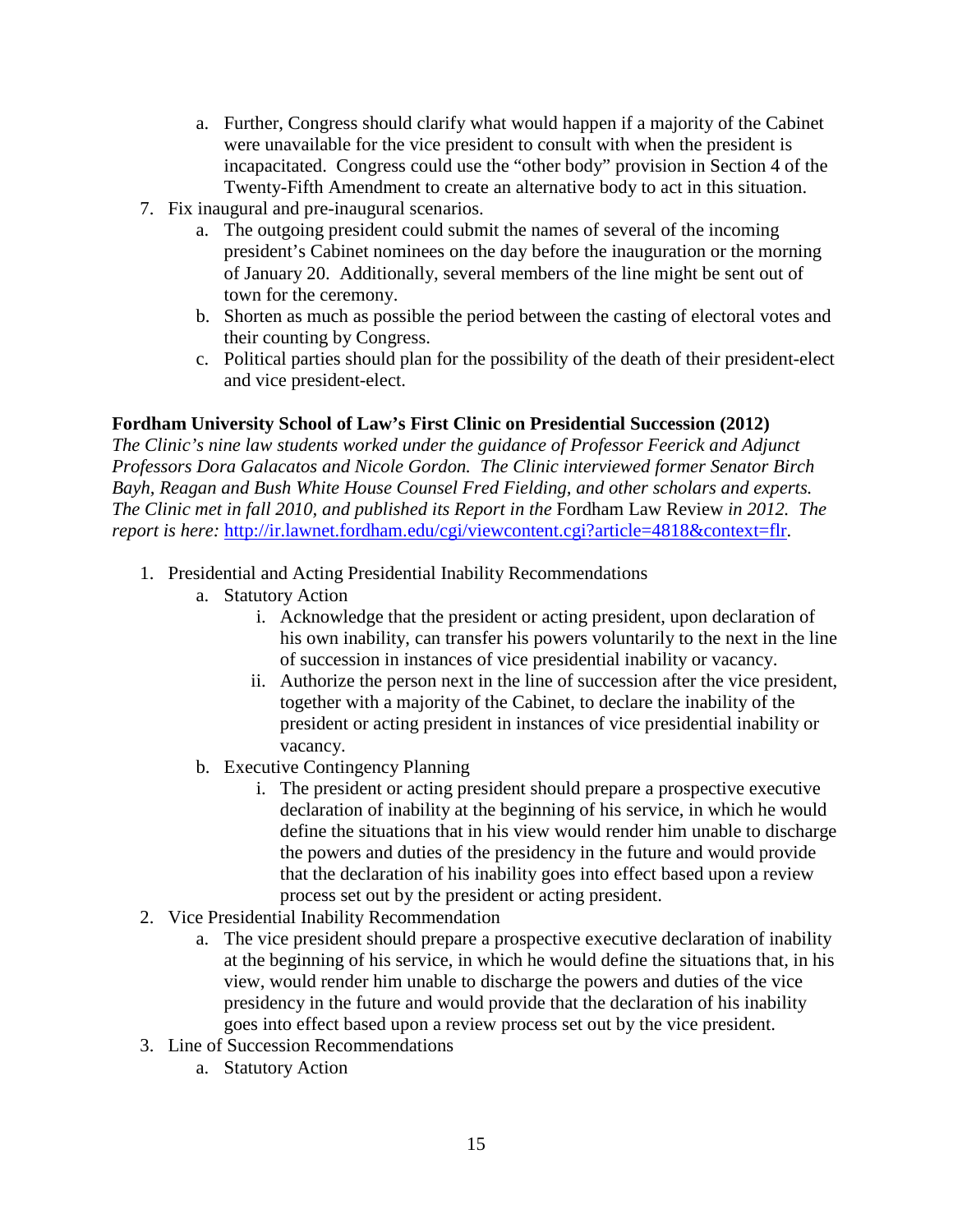- i. Establish an executive line of succession that runs exclusively through the Cabinet after the president and vice president. In the case of removal, death, or resignation of the president, the Cabinet member assuming the powers duties of the presidency should be required to resign from the Cabinet. In a case of inability, the Cabinet member assuming the powers and duties of the presidency should not be required to resign.
- ii. In the event an executive line of succession is not adopted, establish a binary line of succession that first runs through Congress, and then the Cabinet, in instances of death, resignation, and removal. Successors would be required to resign in these circumstances. The line of succession would run solely through the Cabinet in instances of presidential and vice presidential inability or failure to qualify. Under this proposal, when a Cabinet member assumes the powers and duties of the presidency, that Cabinet member would not be required to resign.
- iii. Confirm whether acting secretaries are included in the line of succession and, if so, either remove them from the line, or alternatively, amend the 1947 Act so that acting secretaries can assume the powers and duties of the presidency, in the order of the departments' creation, only after succession has passed through all of the Cabinet secretaries.
- 4. Pre-inaugural Period Recommendations
	- a. Political Party Rules
		- i. In the event of the death or resignation of a presidential candidate before the political party conventions, require the parties to hold an open meeting to decide which replacement candidate(s) will receive the delegates' votes.
		- ii. In the event of the death or resignation of a presidential nominee between the political party conventions and the general election, require the parties to either hold an open meeting to select a replacement candidate or recall the convention delegates.
		- iii. During the period between the general election and the meeting of the Electoral College, provide that the vice presidential candidate replaces a deceased or resigned candidate of the same ticket and that the candidate's party issue recommendations to the presidential electors as to a new candidate for the office of vice president.
	- b. Congressional Rules
		- i. In the event of the death or resignation of a presidential or vice presidential candidate between the meeting of the Electoral College and the counting and declaration of the electoral votes by Congress, require Congress to count votes cast for a candidate if he was alive at the time of the Electoral College vote.
	- c. Executive Contingency Planning
		- i. During the period between the counting and declaration of the electoral votes by Congress and Inauguration Day, the outgoing president should consider promptly nominating any Cabinet nominees that the presidentelect submits to him, and Congress should confirm as many nominees as possible prior to Inauguration Day, consistent with the proper discharge of Congress's advice and consent responsibility. One or more newly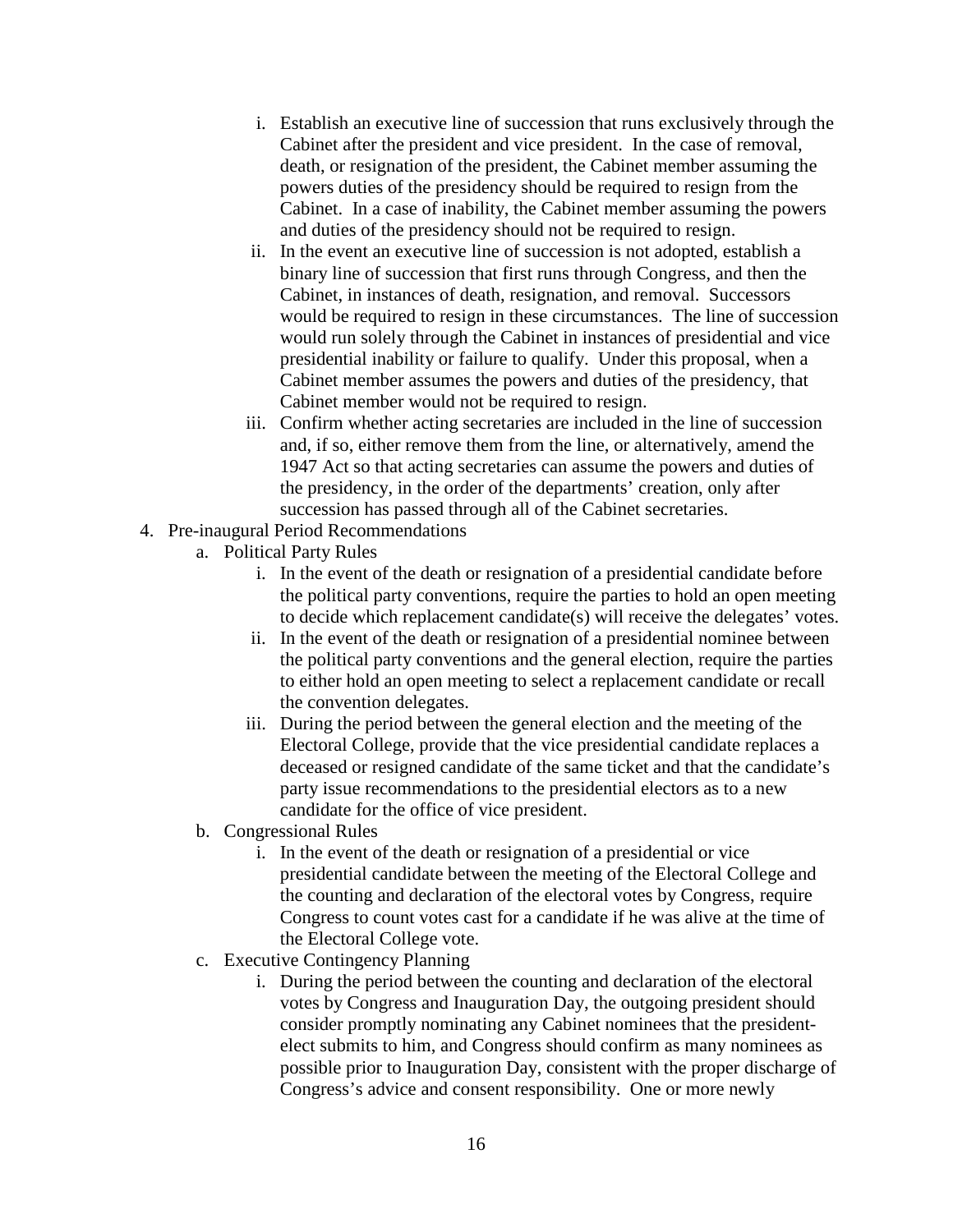confirmed Cabinet secretaries should remain at a secure location outside of Washington, D.C., on Inauguration Day. This recommendation is particularly important in the case of an exclusively executive line of succession, as the Clinic recommends.

#### **Fordham University School of Law's Second Clinic on Presidential Succession (2017)**

*The Clinic's fourteen law students worked under the guidance of Professor Feerick and Adjunct Professor John Rogan. The Clinic interviewed over 25 scholars and experts, including then-CIA Director John Brennan, former Physician to the President Connie Mariano, three former White House Counsels, and other distinguished scholars and experts. The Clinic met during the 2016- 2017 academic year, and published its Report in the* Fordham Law Review *in December 2017. The report is here:* [https://ir.lawnet.fordham.edu/cgi/viewcontent.cgi?article=5454&context=flr.](https://ir.lawnet.fordham.edu/cgi/viewcontent.cgi?article=5454&context=flr)

- 1. Executive Branch Contingency Planning
	- a. The president should create a prospective declaration of inability pursuant to Section 3 of the Twenty-Fifth Amendment allowing the vice president to initiate a transfer of power during emergencies when there is not enough time for the vice president and Cabinet to engage in the Section 4 process.
	- b. The White House Medical Unit should add a mental health professional.
- 2. Line of Succession
	- a. Congress should remove the Speaker of the House, Senate president pro tempore and several lower-ranked Cabinet secretaries, except the secretary of homeland security, from the line of succession, and allow the president to nominate four specifically designated persons as "standing successors."
	- b. Congress should clarify the status of acting Cabinet secretaries in the line of succession, ideally by removing them from the line.
	- c. Incoming and outgoing administrations should coordinate to allow for the confirmation of some incoming Cabinet secretaries before the inauguration ceremony to prevent the line of succession from being nearly vacant due to the resignations of outgoing Cabinet secretaries.
	- d. All officials in the line of succession should prepare for succession contingencies, becoming fully aware of their roles, to avoid confusion over who is in control during emergencies
- 3. Dual and Vice Presidential Inability
	- a. To address the absence of procedures for declaring a "dual inability" of the president and vice president, Congress should pass a statute authorizing the next official in the line of succession after the vice president to act with the Cabinet to declare a "dual inability."
	- b. To address the absence of procedures for declaring the vice president unable, Congress should provide by law for the vice president to do so or, if he is unable, the president and majority of the Cabinet.
- 4. Congressional Procedure in a Section 4 Scenario
	- a. To fulfill its responsibility under Section 4 of the Twenty-Fifth Amendment to evaluate the president's capacity in the event of a dispute over whether the president is unable, Congress should establish a twelve member joint bipartisan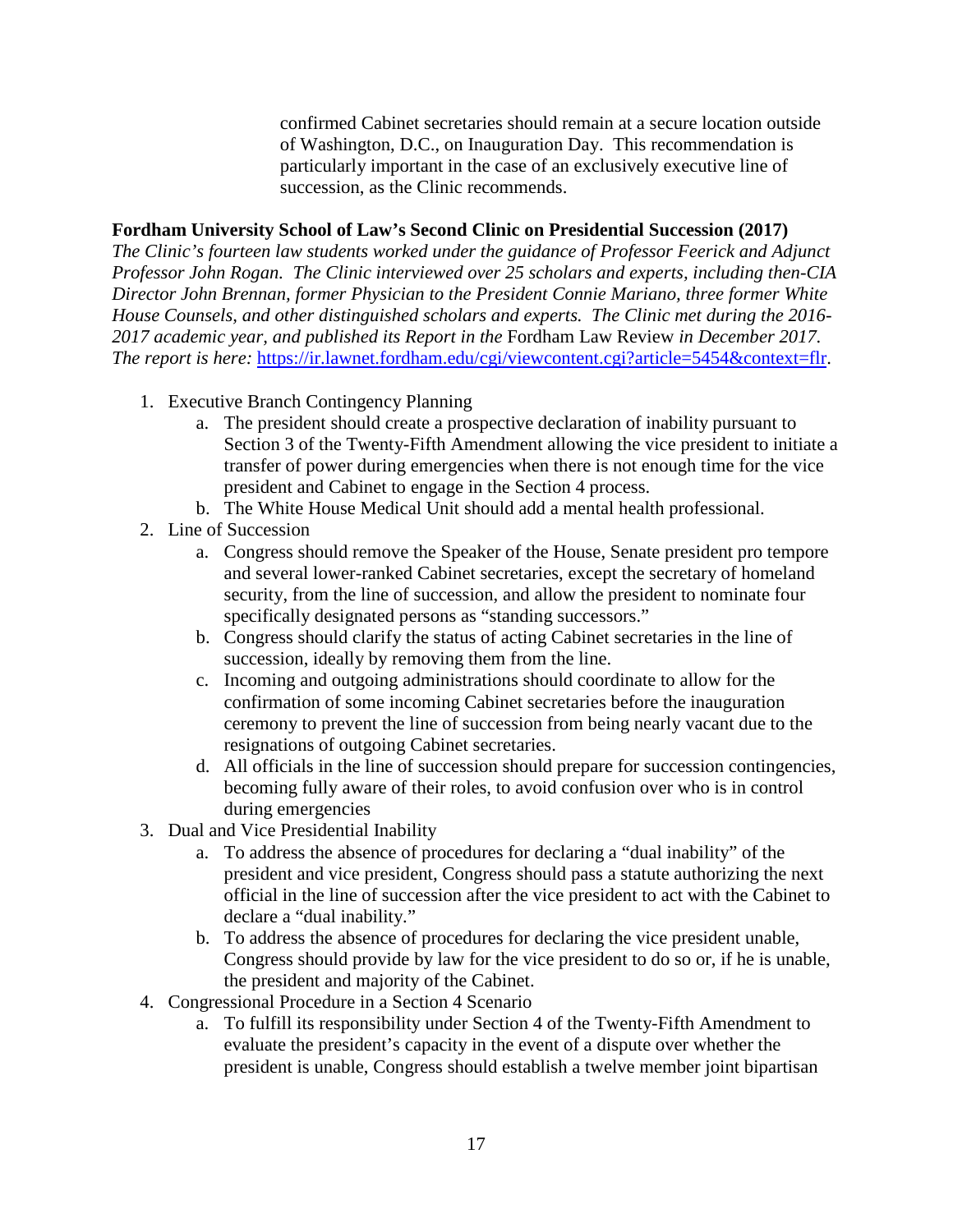committee from the congressional committees with jurisdiction over presidential succession issues.

- b. The committee should have power to subpoena documents and testimony with the concurrence of both chairmen or the concurrence of one chairman and a majority of the committee members.
- c. The procedure Congress follows should ensure that the president receives due process, particularly fair and adequate notice of the inquiry and an opportunity to testify before the committee.
- 5. Campaign Health Issues
	- a. Congress or a private organization should form a commission to create nonbinding guidelines of what presidential candidates should disclose about their health.
	- b. Laws requiring the release of medical records or participation in medical examinations may not be constitutional or sound policy.
- 6. Political Party Rules for Replacing Presidential Candidates
	- a. The political parties should implement a rule for replacing presidential nominees that has separate procedures for two different periods following the national conventions. During the period after the convention but before September 15, the national committee should select a replacement candidate from a list of two to four possible replacement candidates submitted to it by a special "vacancy committee." After September 15, the vice presidential nominee should succeed to the presidential nomination unless two-thirds of the national committee votes against his or her succession.
	- b. The parties should also create procedures for removing medically incapacitated presidential candidates.

#### **More Information**

An interactive version of the timeline as well as articles and primary source documents relating to presidential succession are available on Fordham Law's Twenty-Fifth Amendment Archive at [http://ir.lawnet.fordham.edu/twentyfifth\\_amendment\\_archive/.](http://ir.lawnet.fordham.edu/twentyfifth_amendment_archive/)

# **Resources**

John D. Feerick, "The Twenty-Fifth Amendment: Its Complete History and Applications" (Third Edition) (2014) (Fordham University Press, Bronx, New York)

Birch E. Bayh, "One Heartbeat Away: Presidential Disability and Succession" (1968) (Bobbs-Merrill, Indianapolis, Indiana)

John D. Feerick, "From Failing Hands: The Story of Presidential Succession" (1965) (Fordham University Press, Bronx, New York)

Ruth C. Silva, "Presidential Succession" (1951) (Greenwood Press, New York, 1968)